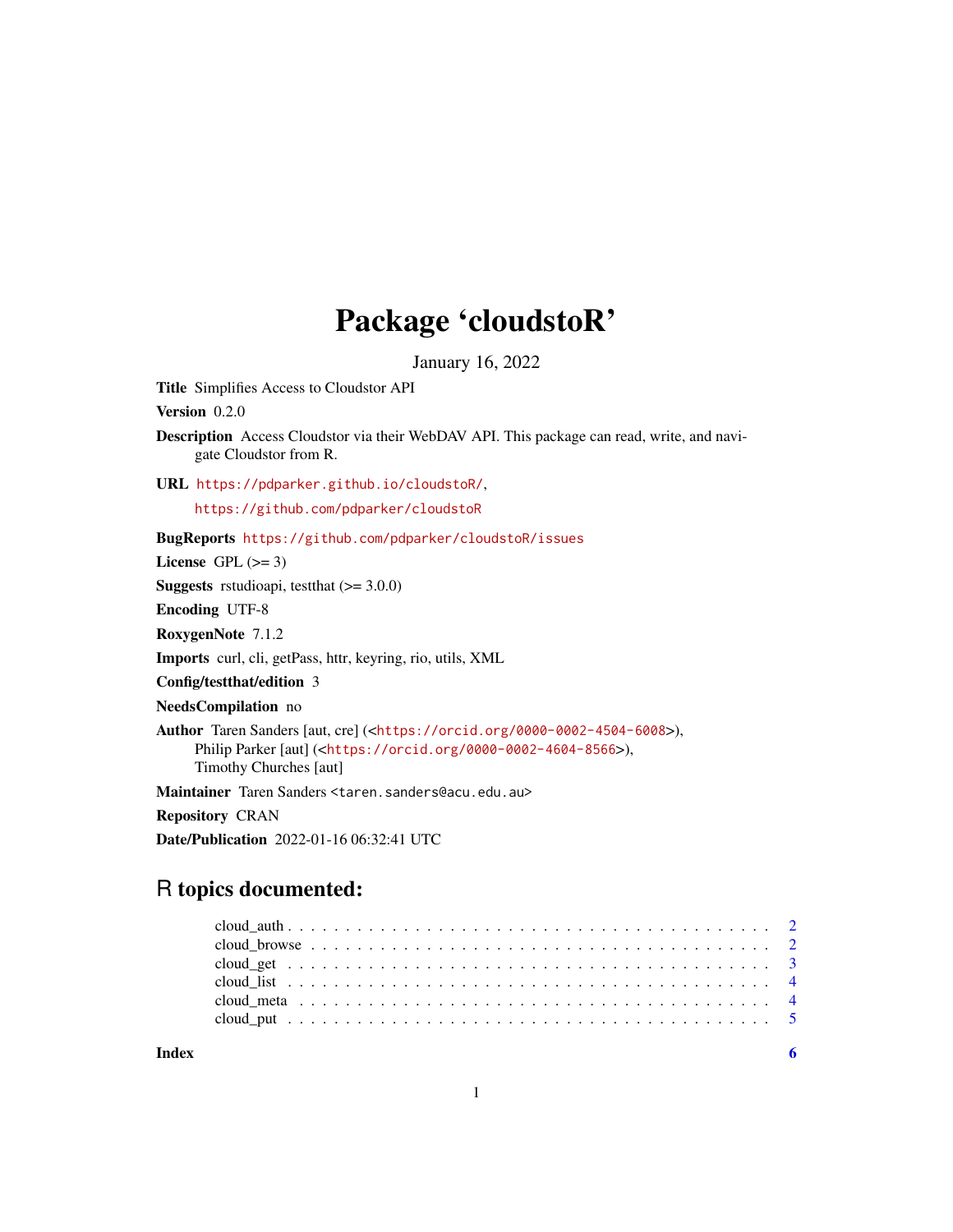<span id="page-1-0"></span>cloud\_auth *cloud\_auth*

#### Description

cloud\_auth() gets the user's credentials and stores them securely in keyring.

#### Usage

```
cloud_auth(reset_keys = FALSE)
```
#### Arguments

reset\_keys Override existing keys.

#### Value

Nothing. Keys are stored in keyring.

cloud\_browse *cloud\_browse*

#### Description

cloud\_browse() lets you navigate the folder tree interactively. This is useful for finding a file or folder path which can then be used in cloud\_get() or cloud\_put(). This function is only intended to be used interactively - you should not use this function programmatically.

When you call cloud\_browse() you are given a list of files and folders (either at the top-level, or from the provided path). You provide the numeric number of the folder or file you wish to move to to continue. If you are not at the top level, you can select "../" to move up one folder. At any time you can select 0 to exit the interactive navigation.

If you select a folder, you are shown the files and folders within that folder. If you select a file, the full path for the file is shown (so that it can be passed to another function) and the interactive session is ended.

#### Usage

cloud\_browse(path = "", user = cloud\_auth\_user(), password = cloud\_auth\_pwd())

#### Arguments

| path     | The initial path to start the search. If not provided, the function starts at the<br>top-level folder. |  |  |
|----------|--------------------------------------------------------------------------------------------------------|--|--|
| user     | Your Cloudstor username.                                                                               |  |  |
| password | Your Cloudstor password.                                                                               |  |  |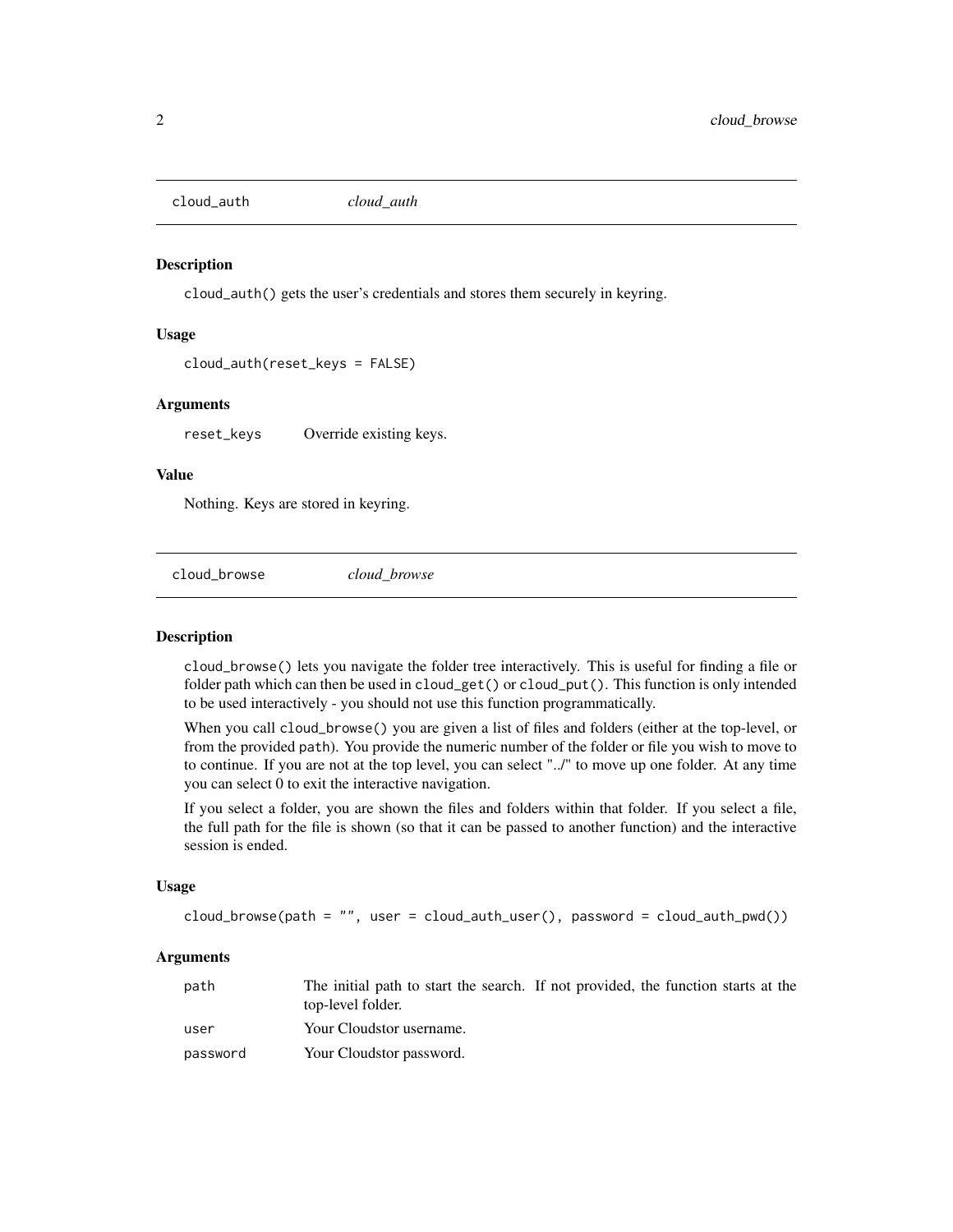#### <span id="page-2-0"></span>cloud\_get 3

#### Value

the last file path

cloud\_get *cloud\_get*

#### Description

cloud\_list() downloads a file from a Cloudstor folder. The file is opened and read into R using rio, or optionally the file path is returned.

#### Usage

```
cloud_get(
  path,
  dest = NULL,user = cloud_auth_user(),
  password = cloud_auth_pwd(),
  open_file = TRUE,
  ...
)
```
#### Arguments

| path      | The path to file or folder.                                   |
|-----------|---------------------------------------------------------------|
| dest      | The destination for saving the file.                          |
| user      | Cloudstor user name                                           |
| password  | Cloudstor password                                            |
| open_file | If TRUE, open the file using rio. Else, returns the file path |
|           | pass additional arguments to rio:: import()                   |

#### Value

The file object or folder path is returned, depending on open\_file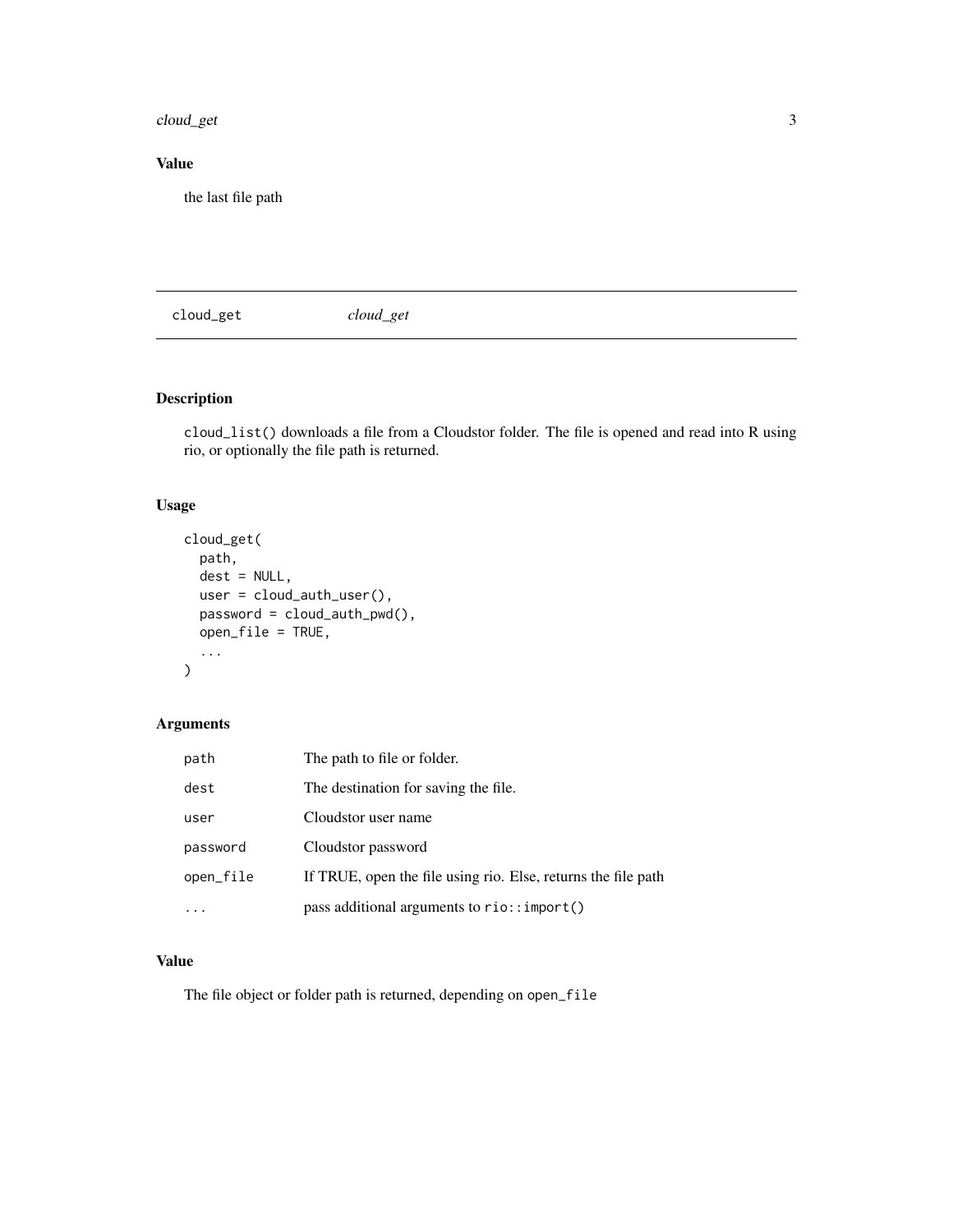<span id="page-3-0"></span>cloud\_list *cloud\_list*

#### Description

cloud\_list() returns a list of the files located in a folder.

#### Usage

```
cloud_list(path = "", user = cloud_auth_user(), password = cloud_auth_pwd())
```
#### Arguments

| path     | The path to file or folder. |
|----------|-----------------------------|
| user     | Cloudstor user name.        |
| password | Cloudstor password.         |

#### Value

A list of files and folders.

cloud\_meta *cloud\_meta*

#### Description

cloud\_meta() returns the metadata for a file or folder. This can be useful for checking if a file has been modified.

#### Usage

```
cloud\_meta(path = "", user = cloud_auth\_user(), password = cloud_auth\_prod()
```
#### Arguments

| path     | The path to file or folder. |
|----------|-----------------------------|
| user     | Your Cloudstor username     |
| password | Your Cloudstor password     |

#### Value

A data.frame of the file and folder metadata is returned.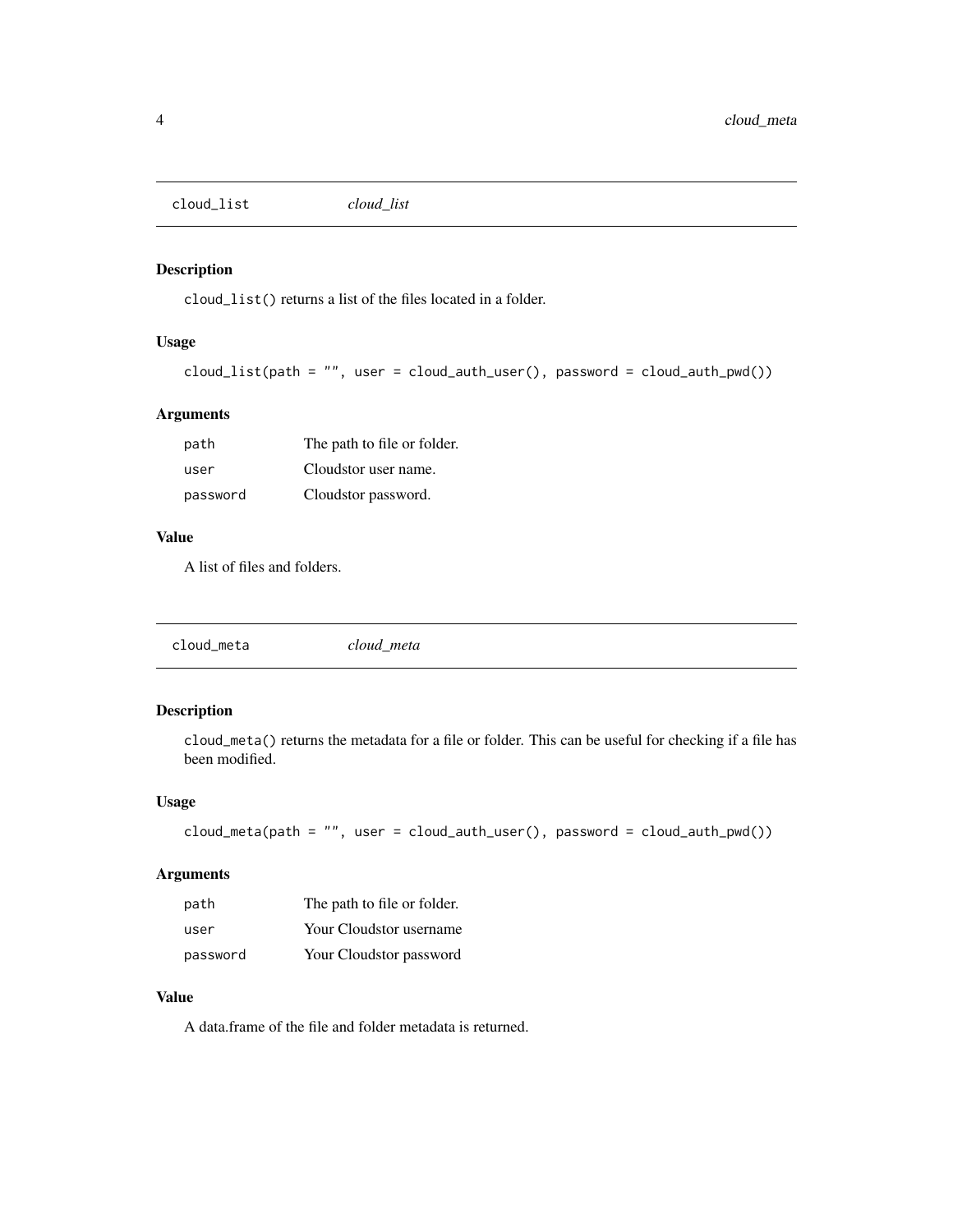<span id="page-4-0"></span>cloud\_put *cloud\_put*

#### Description

cloud\_put() saves a file to Cloudstor. If the file already exists, it is replaced.

#### Usage

```
cloud_put(
 local_file,
 path = "",file_name = basename(local_file),
 user = cloud_auth_user(),
 password = cloud_auth_pwd()
)
```
#### Arguments

| local_file | Where the file is located on your computer.                                                                                        |
|------------|------------------------------------------------------------------------------------------------------------------------------------|
| path       | The destination on Cloudstor.                                                                                                      |
| file_name  | Optional. What you want to call the file on Cloudstor? If it is not provided, it is<br>the same as the file name of the local file |
| user       | Optional. Your Cloudstor username.                                                                                                 |
| password   | Optional. Your Cloudstor password.                                                                                                 |

#### Value

Nothing is returned. A success or error message is printed.